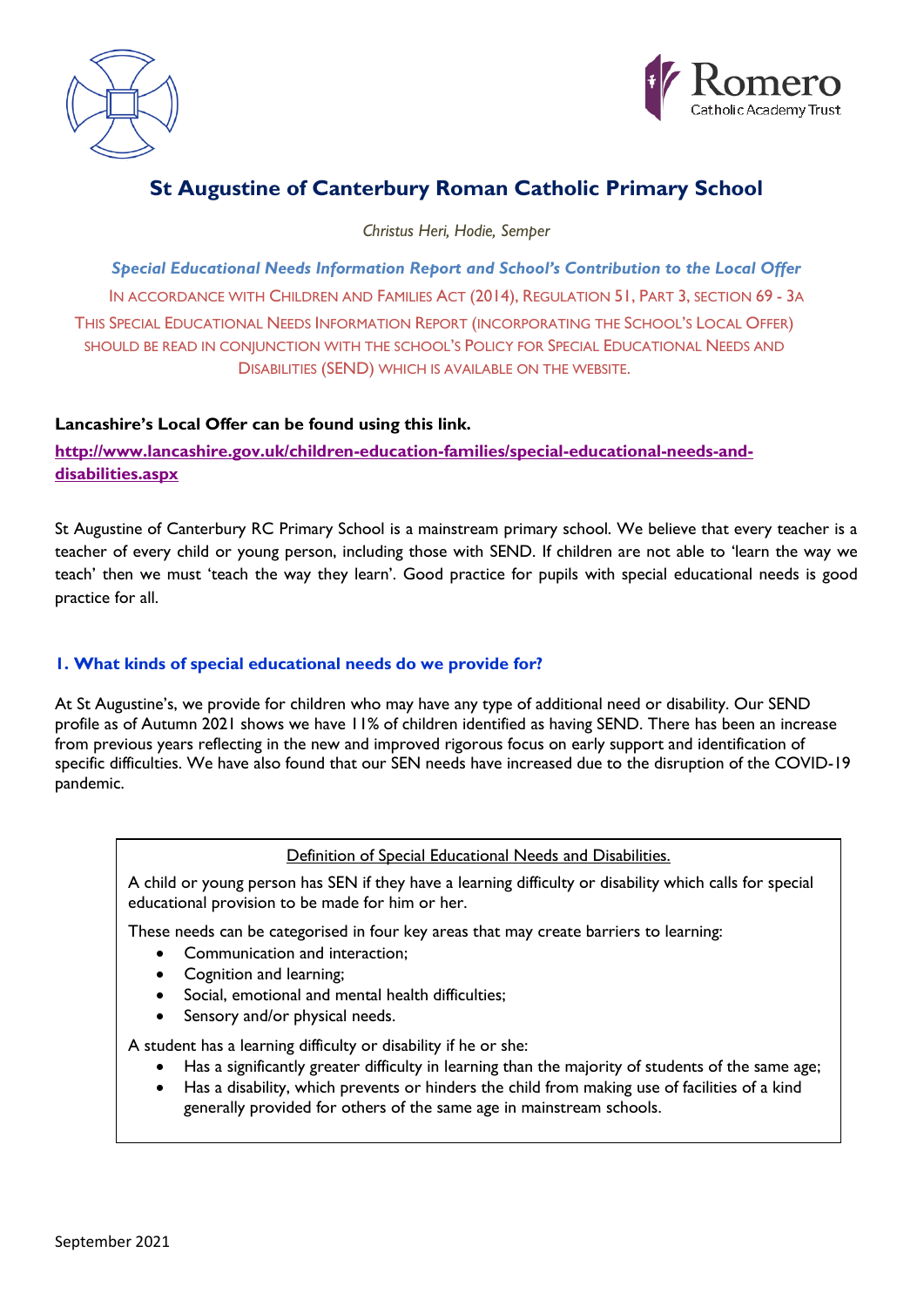#### **2. Who is the SENDCo and how can parents contact them?**

The school's permanent SENDCo is Mrs. Catherine Haworth; Mrs Haworth does teach a class on Mondays, Thursdays and Fridays, but can always be contacted by email: **[SENDCO@st-augustines.lancs.sch.uk.](mailto:SENDCO@st-augustines.lancs.sch.uk)** She will endeavour to contact parents as soon as possible. Tuesdays and Wednesdays are good days to contact her.

Alternatively, an appointment to see Mrs. Haworth can be made via the school office by telephoning: **01282 426938.**

### **3. How do we identify a child with Special Educational Needs or Disabilities (SEND) and how do we assess their needs?**

The identification of SEND is built into the overall approach to monitoring the progress and development of all pupils through the school's Policy on Teaching and Learning.

It is vitally important that the school identifies pupils who experience difficulties accessing learning and general school life opportunities early. This is achieved through continual use of classroom observations and assessments of all pupils. Pupil Progress is tracked on a half termly basis and where appropriate, more frequently than this. The SENDCo liaises closely with the Senior Leadership Team, and Assessment Coordinator to analyse data and individually track pupils who are experiencing difficulties. The SENDCo carries out half termly supervision with all teaching staff (and teaching assistants where appropriate) to identify any concerns early and to ensure appropriate strategies are in place for any child with an additional need. Parents are informed and consulted at every step of the SEND process.

In most cases, pupils are only identified as SEND *if they do not make adequate progress* once they have been given good quality personalised teaching, access to adaptations and intervention. Triggers for identification of a Special Educational Need could be:

- Little or no progress made when teaching approaches/learning styles are particularly targeted to improve the child's identified area of need;
- Working continues at levels significantly below those expected for a child of a similar age in certain areas of the Early Years Foundation Stage or in English and mathematics skills resulting in poor attainment in some curriculum areas;
- Communication or interaction difficulties which create barriers to learning and specific interventions are needed;
- Social, emotional or mental health problems which are not improved by the techniques normally employed in the nurturing environment of the school;
- Sensory or physical problems which create barriers to progress despite the provision of personal aids or specialist equipment.

Once identified, as having a special educational need or disability, a child will be added to the SEND record by the SENDCo so that 'additional and different' provision can be made for them.

Factors which are not SEND but may affect a child's progress and attainment are taken into consideration and adaptations are made accordingly. These may include:

- A disability under the Equality Act 2010 all reasonable adjustments will be made in order that they can access the full curriculum.
- Attendance and Punctuality
- Health and Welfare
- English as an Additional Language (EAL)
- Being in receipt of Pupil Premium Grant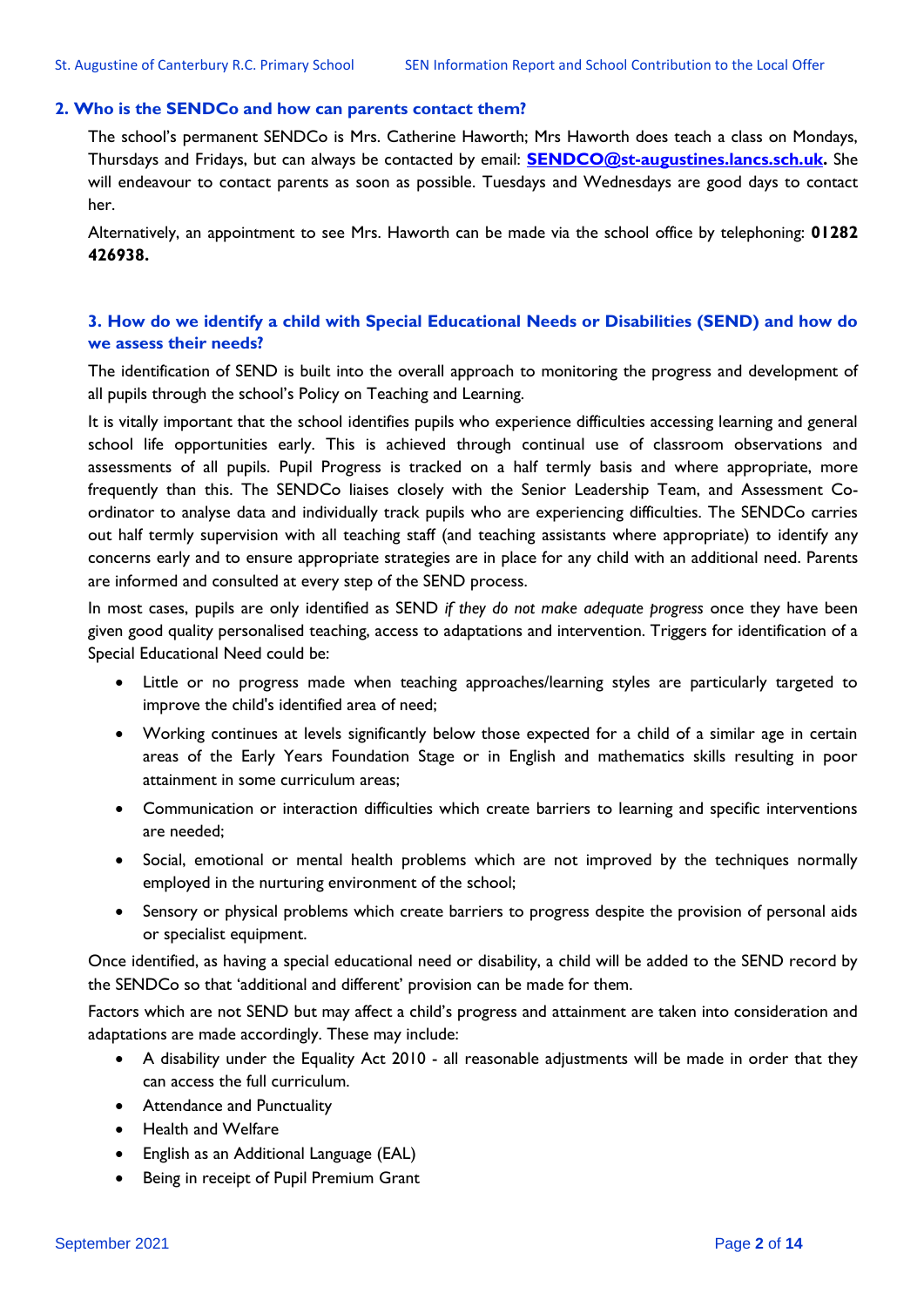- Being a Looked After Child
- Being a child of Serviceman/woman

Persistent disruptive or withdrawn behaviour does not necessarily mean that a young person has SEND. Any concerns over a pupil's behaviour will be investigated on the premise that the behaviour is an underlying response to a need. This may be a learning difficulty or another factor, as noted above. School staff will endeavour to recognise and quickly identify the reasons for the behaviour and take all reasonable steps to address the root cause. We are proud to be an Attachment and Trauma Sensitive School and hold the God accreditation for this. All of our staff are trained in this area and we recognise that some indicators of SEN may also be attributed to early trauma.

The SENDCo may carry out some additional observations and 1:1 work with children. St Augustine's works closely with Dr Francesca Heffernan from Applied Psychologies who can provide staff consultations, parental support of 1:1 work and diagnostic assessments. We also work with an allocated Educational Psychologist through Lancashire. Additionally, some children may receive support from our National Health Service colleagues e.g. Speech Therapy, Occupational Therapy, Child & Adolescent Mental Health Services etc. Any external agency involvement is done with the full consent and support of parents and carers.

## **4. How do we involve parents and consult with them about their child's education? How do we help parents of children with Special Educational Needs or Disabilities?**

The school's Policy for Special Educational Needs and Disability aims to develop partnerships with every parent and carer in the education of their child and to involve parents and pupils in the review process.

Parents and carers are highly valued and their contribution in terms of identification and support for pupils with SEND is fully recognised. Parents/carers with concerns about their child's learning should, in the first instance contact the class teacher. School operates an 'open door policy' so parents can contact school at any time and we will do our best to meet with you straight away, although sometimes some members of staff are out of school. An appointment to speak with class teachers of the SENDCo can also be made via email or the school office.

We are also very lucky in school to have two Pupil and Family Support Leads, Mrs Webb and Mrs Pound. For some families, they are the first point of contact. They work closely with the SENDCo to put in place early support for children and families.

To keep parents informed we have a comprehensive website. We also have class information which is sent by email and ParentApp, two parents' evenings a year and one annual report which enables parents to give written feedback. We have a number of Twitter accounts across school to share information, news and achievements with parents.

There are annual open days (where COVID restrictions have allowed) for prospective and current parents and some special open days to showcase children's topic or project work. We pride ourselves on excellent relationships with parents and regularly ask for and act upon feedback.

In addition, for children who are on the Special Educational Needs register, targets are set and shared with parents. For children with more complex needs, a Personal Overview of Provision (POP) is created, which details the graduated response that the school has put in place for that child.

For children with long-term, complex needs, it may be appropriate to request a statutory assessment of their needs. This is a long and complicated process but school will endeavour to guide parents through each step. We would also encourage parents to accept a referral to the Parent Partnership Service. Parent Partnership's aim is 'to inform, support, assist and enable parents or carers, of children with Special Educational Needs or Disabilities, to obtain the best possible educational outcomes for their child'. More information is available by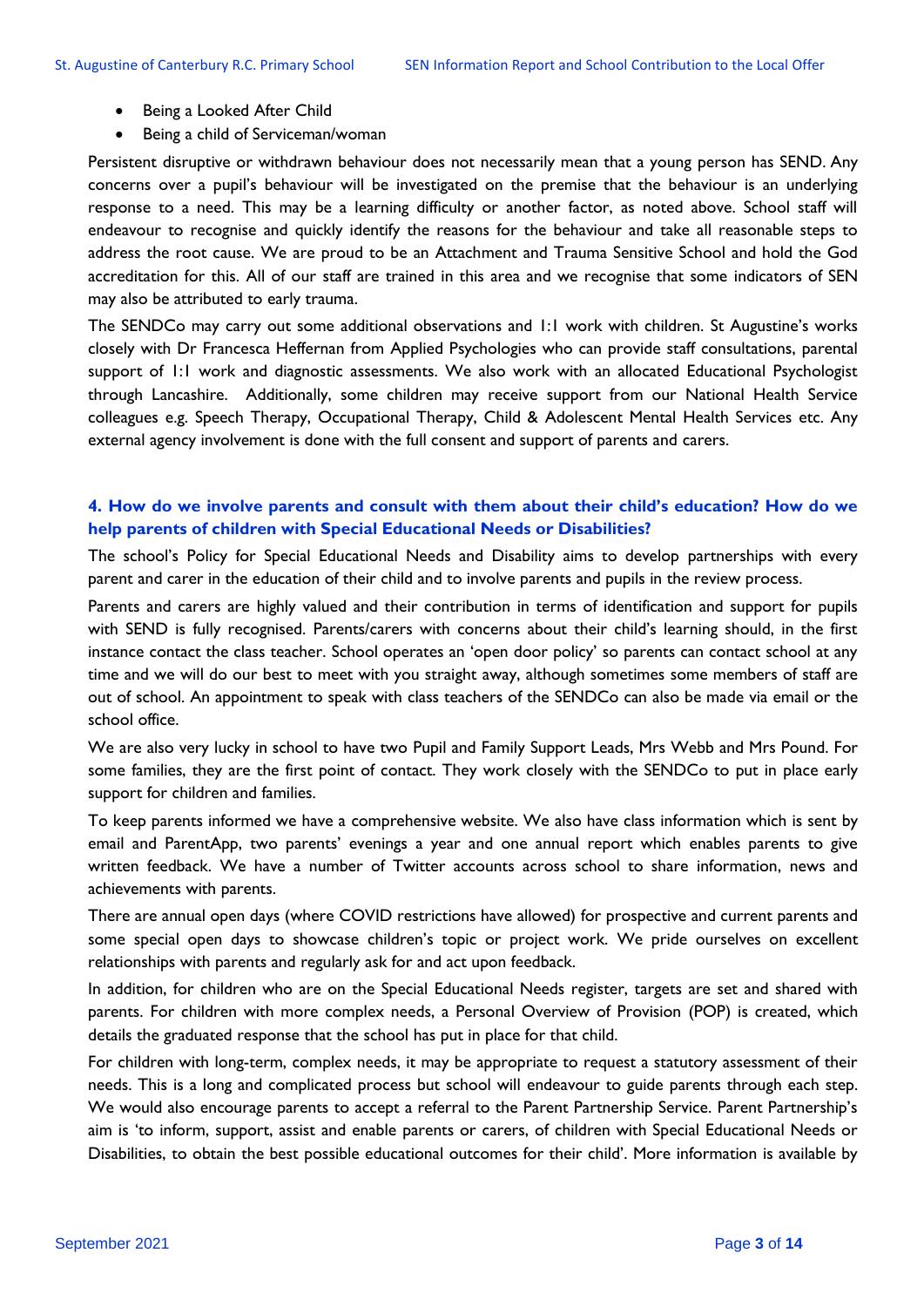following the link to Parent Partnership Service under the "Help for Parents and Carers" section of the Lancashire SEND website, [www.lancashire.gov.uk/SEND.](http://www.lancashire.gov.uk/SEND)

Key school policies and other documents are available for all via the school's website and free copies of any policies are available at the school office upon request. These can be adapted e.g. enlarged print or in audio format if requested.

We do not currently have any multi-lingual staff in school but we do have several bi-lingual parents who may be able to assist other non-English speaking parents.

The SENDCo or Pupil and Family Support Leads will help parents and carers to complete forms and paperwork when necessary and by signposting to agencies such as the school nurse. Information, advice and guidance for families of children with SEND is available via the SENDCo and/or links on our website and families who have additional needs can be supported at any time by members of the school staff. This may include reading documents, supporting with understanding of official paperwork (whether from within school or from other agencies) and possibly, in more complex cases, a referral to Parent Partnership Services, as above. The school office manager will also support parents with online school applications if they do not have access to computer or Internet at home.

When children join the school, we make a Home – School Agreement to help parents to understand the parameters and expectations in school.

If parents wish to become even more closely involved with school life, we have two places for parents to sit on our governing body and elections for these positions take place on a 4-yearly cycle. Parental surveys are also completed and actions taken in response to this.

#### **5. How do we involve and consult with the children about their education?**

We have a School Council which is made up of representatives from each class, voted for by their classmates. We also have a number of other groups which support the mission of our school, including Caritas Ambassadors, Eco Warriors, Sports Ambassadors and Stay Safe Crew. ALL children are eligible to serve on any of these groups, regardless of special educational needs or disabilities and are actively encouraged to participate.

All Key Stage Two children take part in the Pupil Attitude Questionnaire each year which produces a numerical summary of views of their own school lives as well as opinions of various school-related topics, such as behaviour. The data shows that the vast majority of children have a positive view of school. Areas for further development can also be identified and improvements planned to ensure all children enjoy their school life.

Additionally we have recently begun to carry out Pupil Interviews, which take two forms: The first is a general survey based on learning skills and how they access the learning environment; the second is subject-specific. These are to be carried out annually. SEND focused Pupil Interviews happen regularly during walk throughs and SENDCo visits to class.

Children with SEND are involved in discussions about their targets including how well they are progressing and what they need to do or need help with next. They do this whilst working 1:1 with a teacher or teaching assistant and we always blame the target and/or the strategies, *not the child*, when a pupil is struggling to achieve a target and make adjustments accordingly.

**6. How do we assess and review the progress that children make and how do we involve them and their parents?**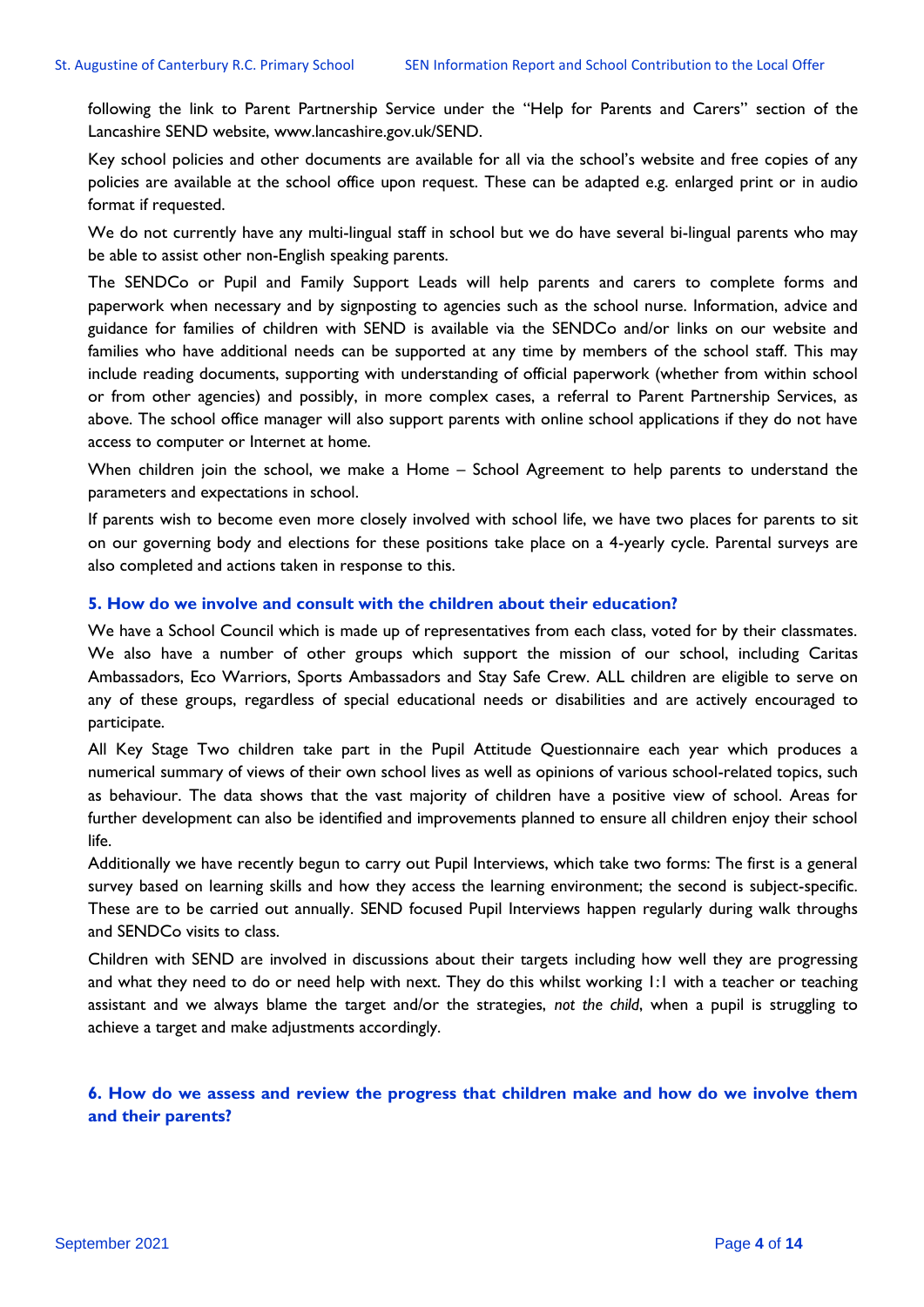Assessment for all children is a continual process and takes many forms, as laid out in the school's policy on Teaching and Learning. For many children with SEND, the teacher's assessment of need is sufficient to decide what is needed on a 1:1 basis through working closely with the child and the SENDCo.

It is the responsibility of the Headteacher, through the class teachers, to monitor the support and provision for pupils with SEND in their care. This work is co-ordinated by the school's SENDCo. Throughout the school, children's progress in Maths and English is formally assessed by teachers every term through NFER and White Rose Maths, alongside their formative, ongoing assessments. All of this information is monitored and evaluated to ensure that provision for all children is matched to their needs.

Specific additional assessments for children with potential or identified SEND can also be carried out by the SENCo, usually starting with targeted classroom observations and then referring to other agencies where appropriate.

All children have SMART (Specific, Measurable, Achievable, Realistic, Timed) targets. New targets are set as soon as each target is met. Parents are invited to discuss this with the class teacher, contributing to the evaluation / target setting if they wish. This is so that they can support their child in achieving their targets through activities in the home.

For children who still hold a Statement of Special Educational Needs or and Education, Health and Care Plan, an annual review (6 monthly for under 5s) will be carried out by the school in conjunction with the LEA where appropriate. Parents and external agencies are strongly encouraged to attend. Reviews in year 5 are used to begin to establish the parent's choice of high school in order to assess the arrangements prior to the transfer. Depending on when the annual cycle of reviews falls, an additional review may be necessary in late summer term of year 5 or early autumn term of year 6 to confirm parents' choice of high school and a further transition review, when a high school place has been allocated, will be convened and the high school SENCo invited.

## **7. How do we support our pupils with SEND as they move on to high school or move to another school?**

To support all the year 6 children with their transition to high school, we have strong links with our feeder secondary schools. A member of staff from each of the receiving secondary schools visits them and meets with their class teacher. All children are invited to attend open days at their new school in the summer term.

Additional visits to their new school will be arranged for pupils with SEND, supported by school staff if necessary. These usually take place in the summer term; the number of additional visits will depend on the needs of the child. The SENDCos of the two schools will make sure all relevant inclusion information is transferred to ensure a smooth transition. This may be at a meeting and parents may be invited. For children with a statement or Education, Health and Care Plan, a more formal Transition Meeting involving all parties may be arranged to plan the transition process.

Where children with SEND move to another primary school, the SENDCo will contact the SENDCo of the receiving school to ensure all relevant information is shared. Parents planning such a move of their child, especially if their needs are more complex, are encouraged to give as much notice as possible to school so that all necessary arrangements can be put in place prior to the move.

#### **8. What is our approach to teaching pupils with SEND?**

In accordance with the SEND Code of Practice 2014, school does everything it can to meet children and young people's SEND. Pupils have access to additional provision on an evidenced-needs basis and we will endeavour to ensure all pupils' needs are fully met. This is embedded within the Graduated Approach section of the school's Policy for SEND which aims to provide full access to the National Curriculum and to encourage success and participation for all pupils, whatever their level of ability.

The key principles of this approach are: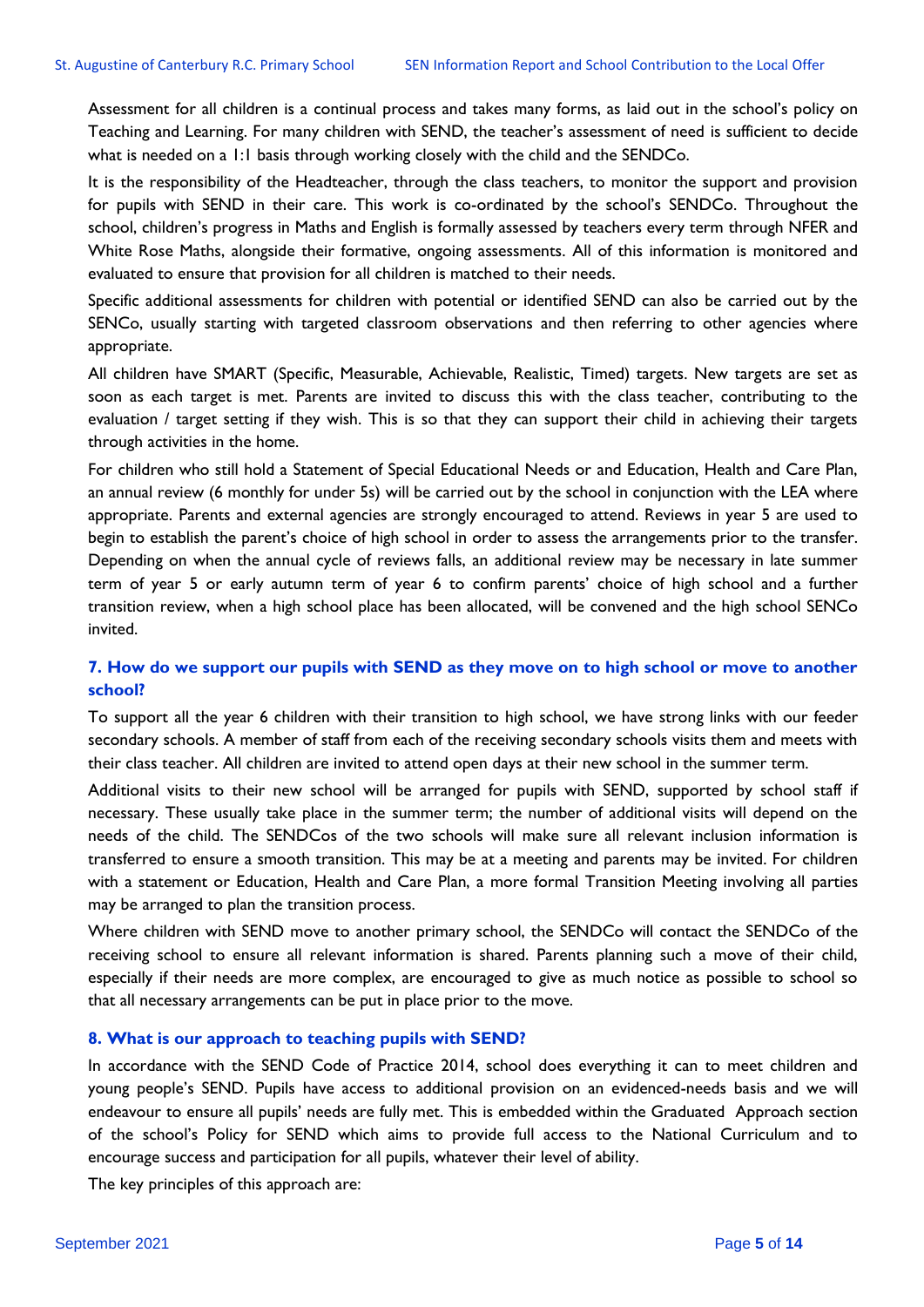- All class teachers are responsible and accountable for the progress and development of the pupils in their class, including where pupils access support from teaching assistants or specialist staff. All children are included in all lessons through an ethos of Quality First Teaching which is adapted to respond to their strengths and needs, as set out in the Teachers' Standards (2012);
- High quality teaching, differentiated for individual pupils, is the first step in responding to pupils who have or may have SEND. However, despite this, some children need additional help to make progress in their learning;
- Additional intervention and support cannot compensate for a lack of good quality teaching;
- Pupils are only identified as SEND if they do not make adequate progress once they have been given good quality personalised teaching, access to adaptations and intervention;
- Pupils who join school (either from an Early Years setting or another Primary School) with an already identified SEND will be catered for in the same way as those identified by this school;
- When planning work for children with Special Educational Deeds and Disabilities, teachers give due regard to information and targets provided and shared. Additionally, teachers modify teaching and learning as appropriate for children with disabilities.

For all children with Special Educational Needs, the class teacher, SENCo and any supporting staff make special arrangements in the class. This may involve grouping, a special programme of work, modified tasks, different seating arrangements or extra adult attention.

For children with an Education and Health Care Plan (EHCP), a POP (Pupil Overview of Provision) will be written. This details the targets as outlined on the EHCP and/or specialist advice and is reviewed half termly. It also details a chronology of any outside agency involvement and Wave 1, 2 and 3 support. This is a working document which is updated regularly and shared with all staff working with the pupil, and with parents. The aim this academic year is to roll this out to all children on the register.

There are currently 9 teaching assistants (TAs) working across the 7 classes in school. Although some are part-time, this enables almost full-time TA support in every class in the mornings. Teaching Assistants are deployed across school where needs are highest in the afternoons, to carry out small group intervention and 1:1 targeted support. School also employs two Pupil and Family Support Leads who assist children who may have some difficulties or for whom challenges, including within families or friendships, may arise.

#### **9. How do we adapt the curriculum and learning environment for children with SEND?**

The school will provide a range of adaptive equipment from its own budget. There is a variety of different height tables and chairs throughout the school. Where required, cushions / supports will be provided, with specialist furniture and/or access equipment purchased, depending on the needs of the individual child. For more complex and expensive items, an assessment will be requested alongside relevant professionals such as Physiotherapists and then the school will apply to the Local Authority for funding to purchase the recommended equipment. This is done alongside parents and carers.

We endeavour to teach in a multi-sensory manner to appeal to all types of learners. Some children's needs can be met through differentiated work, classroom adaptations and/or targeted support in class. Examples may include: Focus Group with Class Teacher or TA, classroom positioning, organisations aids (task ladder, visual timetables etc), large print documents, coloured dry-wipe boards, coloured backgrounds to interactive whiteboards, specially adapted work books, coloured overlays and/or paper, pencil grip aid, Dictaphones and many more. We already have a very good bank of resources to assist children with additional needs and are constantly evaluating and updating this to meet the needs of the children we have in school. In line with our Attachment and Trauma training, all classes use strategies such as visual timetables, working memory prompts, emoji check ins and safe spaces, as we believe that what works for children with SEND benefits all children.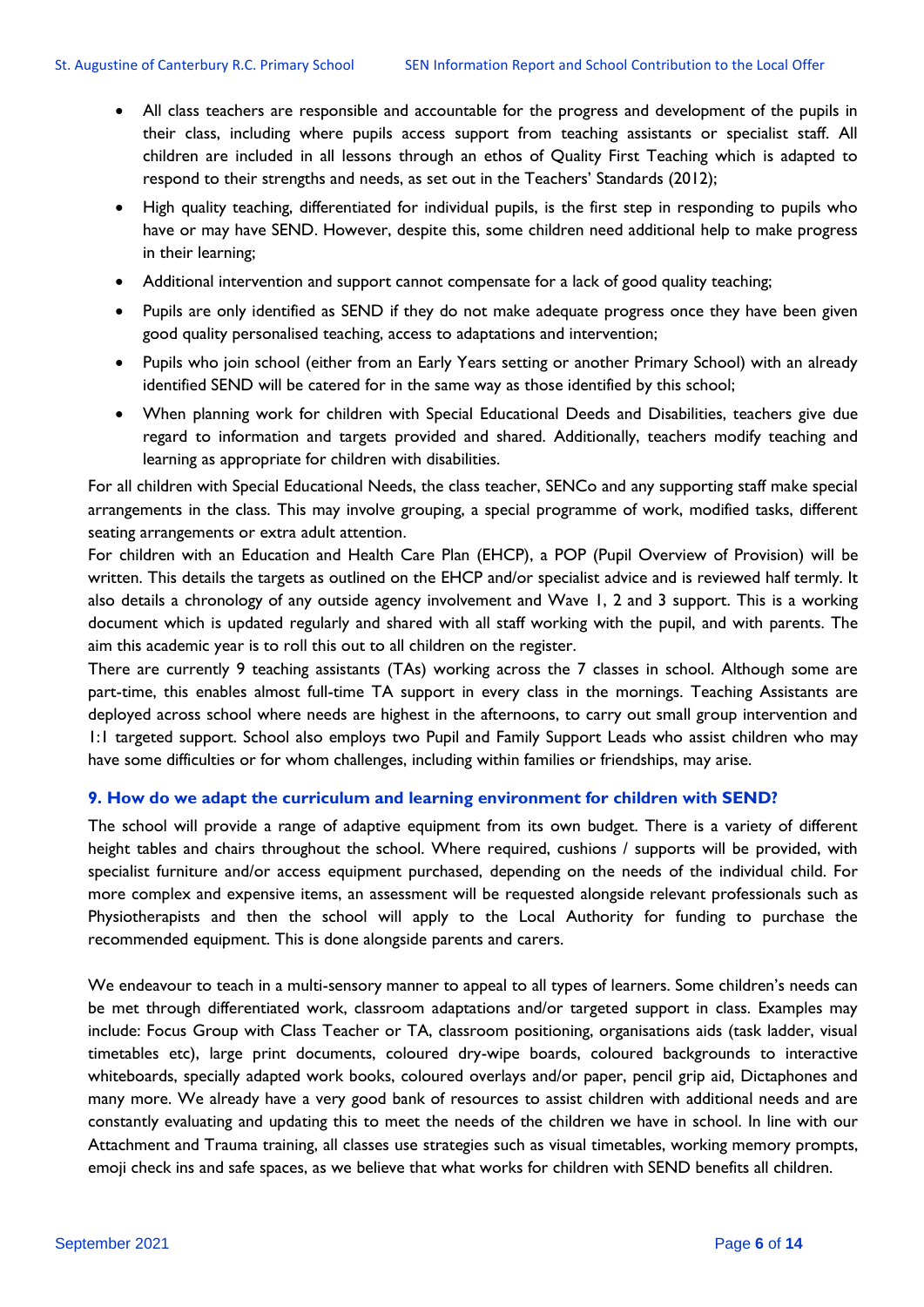Other children may access targeted and time-limited small group interventions (usually in withdrawal for limited periods) eg Further English Support, Springboard Maths, Fine and/or Gross Motor Skills, Social Skills or bespoke small group interventions. A very small minority of children will require a fully bespoke curriculum. This will depend on the needs of the child but could include having learning 'chunked' into bite-sized pieces where the range or depth of learning is adjusted to suit the child.

We have a range of ICT programmes for pupils with SEND. Every child has access to computers in the classroom, as well as banks of laptops and chromebooks throughout school, and there are interactive whiteboards in all classrooms.

Access arrangements for National Curriculum tests are in line with DfE guidelines which are issued each year. i.e. When children meet the prescribed criteria for extra time, rest breaks, a reader (for maths), a scribe, enlarged print or 'live voice' for mental maths tests etc.

#### **10. What else do we do to make the school safe and accessible?**

The school does not have a car park, but we are able to make use of the Church car park which is directly opposite the junction of Lockyer Avenue. The entire school is within one building but split over two levels. It is fully wheelchair accessible, with a lift available to access the  $1st$  floor. At present, there are no children who usually work upstairs with specific plans who would require emergency access in the event of the lift being unavailable, but individual plans can be made for each child where a need arises. In addition to the normal toilet facilities, there is one disabled toilet on the ground floor. The disabled toilet also has a height adjustable changing bed. Most doors in the school have been adapted to allow for easier access for wheelchair bound pupils although all are accessible.

School staff are on duty on the school playground from 8:40am when children are allowed to go directly into their classrooms. All children are supervised as they leave school to ensure safe handover. Older junior children who are allowed to walk home unsupervised know to inform a member of staff if they are concerned, and can return to school at any time. Children who are not collected are kept in school and arrangements made either for their collection or to attend the After-School club. For children with SEND, specific collection/handover arrangements may be made (e.g. wheelchair users or if there is a risk of a child running away).

There is sufficient Teaching Assistant cover within the school to enable extra support at playtimes and lunch times if necessary to support children with Special Educational Needs and Disabilities. Teaching Assistants are also employed to help with the handover process at the start and end of the day.

## **11. How are staff trained and kept up to date? If we need more expert help and advice, what do we do?**

The SENDCo attends regular cluster meetings and passes updates on SEND to other staff, as appropriate. The SENDCo also attends half termly meetings with other SENDCos across the Romero CAT. Many of our current Teaching Assistants and teachers have been trained in to support children with a range of Special Educational Needs, in areas such as:

- Attachment and Trauma
- Positive Regard behaviour management (led by Mrs Webb, a Positive Regard Trainer)
- Autistic Spectrum Condition (ASC)
- Dyslexia
- Behaviour Management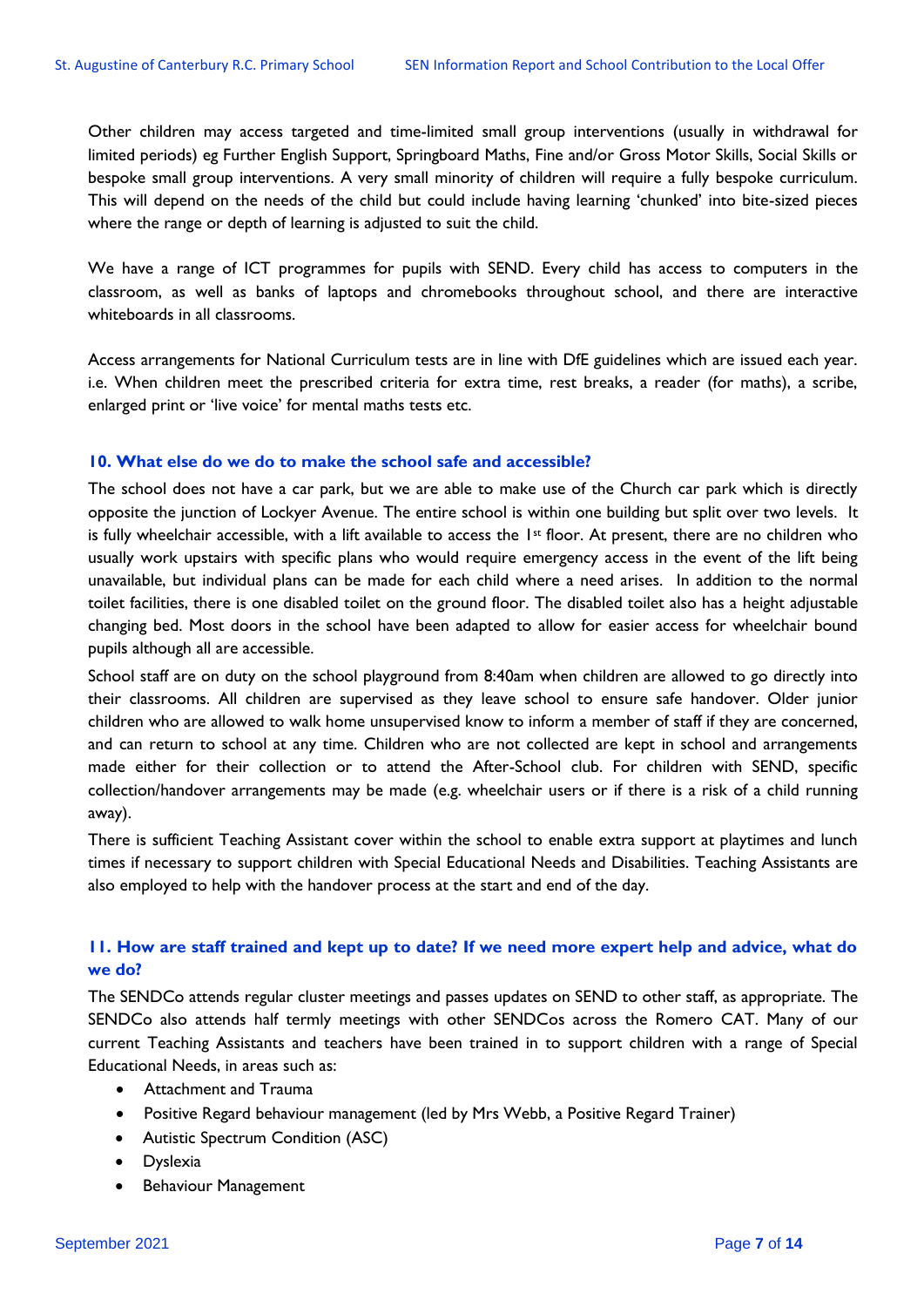- Writing Social Stories and managing social groups
- Talking and Drawing therapy
- Solihull Foundation training on attachment
- Speech & Language Programmes
- Subject specific support programmes (e.g. Fast Forward Grammar, IDL, First Class @ Number)
- Precision Teaching

We recognise that to effectively support, we need to have the skills and knowledge to understand the needs and issues that individual children face. Therefore, Continuing Professional Development (CPD) is offered to all staff. A record of CPD is kept in the office and the need for training is reviewed by the senior leadership team each year through the Performance Management systems for teacher and teaching assistants. Specific training will be made available to staff to support the needs of a particular child(ren) if the expertise is not already in school.

Initially, school will endeavour to meet the needs of children with SEND from within its existing resources. The school employs two full time Pupil and Family Support Leads, who works with the SENDCo to meet children's needs. However, if following several weeks of additional support, the child continues to experience difficulties, the school may, with parental permission, seek the advice of private external agencies such as Applied Psychology and Support Services; Local Authority services such as the Inclusion and Disability Support Service (IDSS) or similar. Again, with parental permission, some children may be referred for support from our National Health Service colleagues e.g. Speech Therapy, Occupational Therapy, Child & Adolescent Mental Health Services etc. Any plans shared with the school by these agencies are carried out by staff within school in liaison with the appropriate agency. We also work closely with ELCAS to support children's mental health.

Occasionally, even with the support of external agencies, we may identify that we are unable to fully meet the needs of a pupil through our own provision arrangements. In these circumstances, an assessment of the unmet needs would be carried out through the CAF process which would involve parents, pupils and all agencies involved in the pupil's care. More information on this can be found on the Lancashire County Council website: <http://www.lancashirechildrenstrust.org.uk/resources/?siteid=6274&pageid=45139>

#### **12. How do we know if what we provide for the children is effective?**

All SEND children have either: an Education, Health and Care Plan (EHCP); an SEN Support Plan, a Statement or, in most cases, a Pupil Overview of Provision. All of these are reviewed regularly, as laid out above.

The SENDCo reports annually on the efficient and effective use of resources for pupils identified as having SEND. The monitoring and evaluation of progress of pupils with SEND is detailed in the Graduated Approach section of the Policy for SEND. For pupils with an Education, Health and Care Plan, annual reviews (6 monthly for under 5s) are carried out in accordance with the appropriate legislation and the SEND Code of Practice;

The SENDCo, alongside the Senior Leadership Team, collects and analyses tracking data for all pupils on the SEND register and uses this, in conjunction with information gathered from other sources (SEND learning walks, professional dialogue, discussions with pupils and parents etc) to make a judgement on effectiveness. Children with SEND are expected to make at least the same progress as their peers because of the additional provision they receive. If this is the case, provision is judged to be effective. The SENDCo meets with the SEN Governor once per term and they jointly produce a report on the quality and effectiveness of SEND provision. As part of the School Development Plan, the SENDCo produces an annual action plan and updates progress against this on a termly basis.

Any additional provision for all children (whether or not they have SEND) is carefully recorded ('mapped') by the SENDCo. The cost of all such provision is calculated based the pro-rata cost of the allocated time for the member of staff delivering the provision (for internally sourced provision) or on actual billed costs (for external providers or specialist resources purchased). Concurrently, the progress of all children who are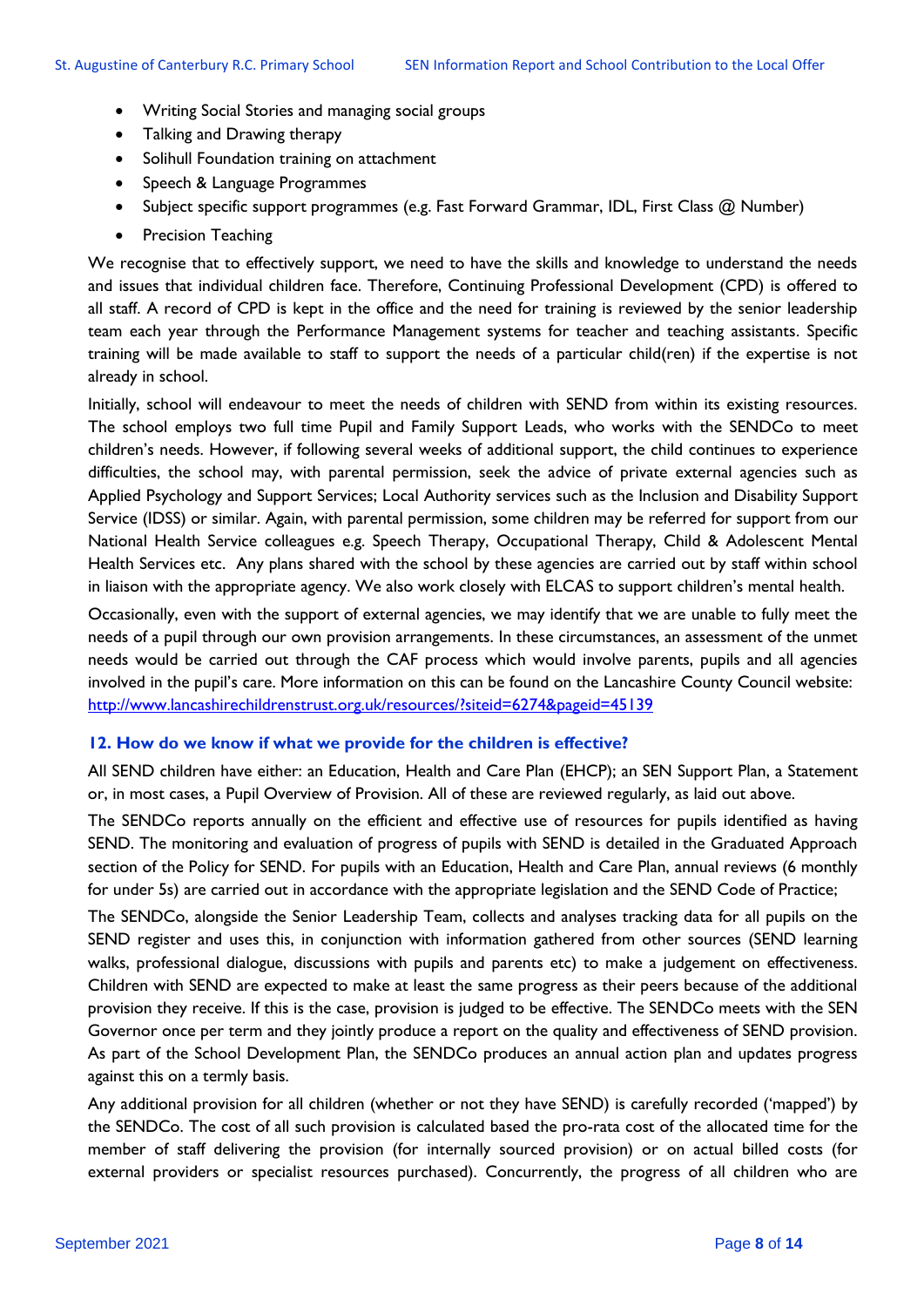receiving additional provision is carefully tracked. This information is then scrutinised by the Senior Leadership Team and/or SENDCo to ensure that the effectiveness and efficiency of provision is maximised.

#### **13. How are children with SEND enabled to take part in all the activities available in school?**

Children with Special Educational Needs and Disabilities are welcomed and actively encouraged to go on all trips (including residentials) and to attend all clubs. Where appropriate, parents will be consulted from the planning stage and all reasonable adaptations and adjustments made to ensure that children with SEND can safely access and enjoy the social and skills development that such activities bring. The adaptations will usually be the result of the risk assessment and may include additional staffing (1:1 support if necessary), extra time allowances, amendments to the activity (eg through use of different equipment) etc.

All activities within and outside school are covered by a risk assessment. These are carried out by the Premises Manager (Headteacher) and/or the Lancashire County Council. Additional risk assessments are carried out for specific children with advice from appropriate agencies, depending on their needs. For example, for a child with a physical difficulty (PD) or Health Care need, this may include advice and/or an environmental audit from Occupational Therapy, Physiotherapy, School Nurse or a special teacher for children with PD. Risk assessments for school trips are also monitored by the Governing Body and Lancashire County Council.

Before and after school care is available to all children at St. Augustine of Canterbury RC Primary School from 7.30am until school opens and from 3:20pm until 5.30pm during term time. Further information about our Breakfast and After School clubs is available from reception. Both clubs are managed by staff from within school who are known by the children.

There is a huge range of after school (and some lunch-time) clubs at St Augustine of Canterbury RC Primary School throughout the year. We are able to subsidise these to encourage participation.

## **14. How do we support children with medical difficulties or emotional and social difficulties? How do we deal with bullying and make sure children with SEND can tell us if they are having a problem?**

#### **Medical**

The school has a variety of policies which cover health and wellbeing issues eg. Medicines in School Policy, Accident / Incident Report Procedures Policy. The school's Single Equality Policy is available for free on the website and via the school office on request.

For individual children with specific needs, Care Plans are written at a meeting between a member of the school's staff, the child's parents, the child (when appropriate) and the School Nurse. At St Augustine of Canterbury RC Primary School, all staff know which children have Care Plans and who is trained to deal with them. Any new adults coming into school go through a short induction in accordance with the school's Induction Policy to ensure they are made aware of any particular needs. Additionally, there is a photo-card for children with medical needs in the front of each class register; this gives a brief outline of their difficulty and signposts the reader to more detailed information which is held securely in the office.

One member of staff within school have First Aid training which is updated on a 3 yearly cycle, and 8 members of staff have paediatric first aid training. Additionally, staff receive training to deal with specific difficulties, when the need arises e.g. how to deal with a diabetic child or the use of Epi-Pens. Where a child's health care needs may impact on their ability to access an educational trip or activity, additional advice is sought from parents and/or health care professionals, as appropriate. School deals with medical issues through a graduated response. Minor issues are dealt with by trained school staff but we would always err on the side of caution if it was felt that an illness, injury or medical attack was more serious and contact the emergency services.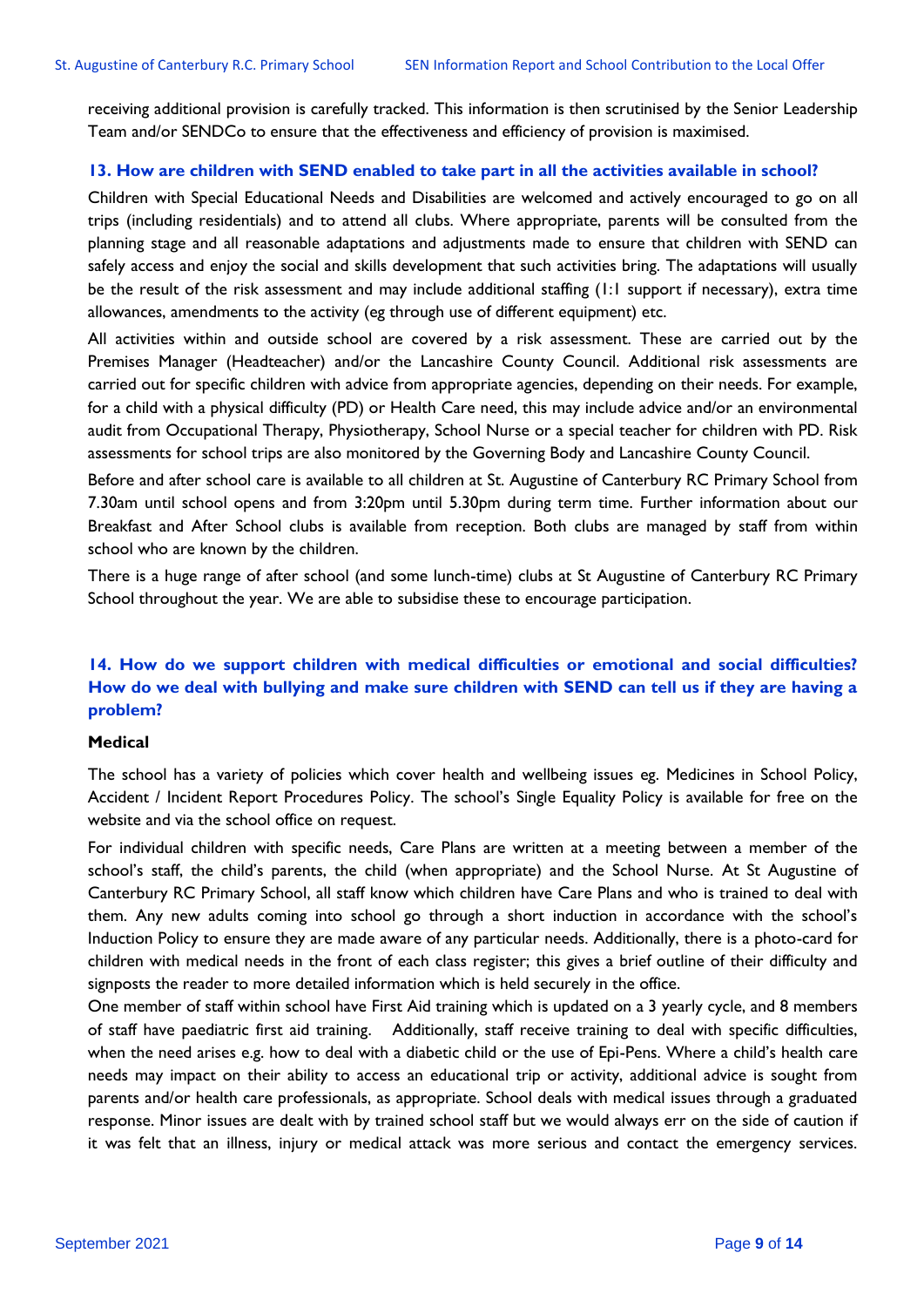School will always try to contact parents/carers in these instances so it is really important that the office has up to date contact details including home and mobile telephone numbers.

#### **Emotional and Social**

St Augustine of Canterbury RC Primary School is an Attachment and Trauma Sensitive School which aims to provide a safe, nurturing environment in which all pupils achieve their full potential and have the skills and confidence to meet the challenges of the future. The school employs two full time Pupil and Family Support Leads (Mrs Webb and Mrs Pound). The school also liaises with all relevant specialist agencies such as the family and medical centres, Applied Psychology, CAMHS, paediatricians, speech therapists, occupational therapists, school nurse etc. Although none of these is based in school, some do come into school to carry out assessments and therapy, with parental permission. School also has links with the local Special Provision School, Holly Grove, and may, with parental permission, ask for their advice and support for a child with particular difficulties.

In some cases, school or one of the other agencies may complete a CAF (Common Assessment Framework) form with parents. This is an assessment and planning tool which is used to gather information about children and families in one place to help the family to decide what type of support is needed. It may be used to address an unmet educational need (as above) or an emotional or social need. More information for families about the CAF process is available here:

[http://www.lancashirechildrenstrust.org.uk/resources/?siteid=6274&pageid=45139 S](http://www.lancashirechildrenstrust.org.uk/resources/?siteid=6274&pageid=45139%20%20)ometimes, a Team Around the Family (TAF) meeting is called to continue the system of support for the family. These are usually held in school and parents will always be involved

#### **Bullying and Child Protection**

All children are taught about bullying, friendships and staying safe through a combination of age-appropriate PSHE (Personal, Social, Health Education) lessons and daily whole-school collective worship/broadcasts. Children with specific difficulties may be teamed up with a buddy or buddies to ensure their inclusion, safety and well-being on the playground. Additionally, all staff (including welfare) are made aware of vulnerable children and, if appropriate, a key worker may be allocated to a specific child.

E-Safety is taught in an age appropriate manner throughout the school, recognising the potential dangers and issues on the Internet. Pupils' views on safety, bullying and attitudes to risk are sought through the annual Pupil Attitude Questionnaire.

Any bullying incident is dealt with in accordance with the school's anti-bullying policy, which is available on the website and from the office on request. Incidents of bullying are extremely rare and behaviour at St Augustine of Canterbury is 'outstanding' [Ofsted, 2014].

In accordance with legislation, the school has a number of Designated Senior Leads (DSL) to deal with issues related to Child Protection and Safeguarding. The SENDCo is also a DSL. All staff receive regular Child Protection awareness training. The DSL and the FBSL have recently been retrained in the use of the new Common Assessment Framework (CAF). All staff are trained to Level 1 (Awareness).

## **15. What arrangements do we make for supporting children with SEND who are in the care of the Local Authority?**

The school's SENDCo is also the Designated Teacher for Children Looked After. The designated teacher's role is to contribute to the child's Personal Education Plan (PEP) and attend appropriate meetings. Where a Child Looked After has an EHCP, whenever practicable, the PEP is reviewed along with the EHCP.

#### **16. What should I do if I have a concern or complaint about the provision for my child?**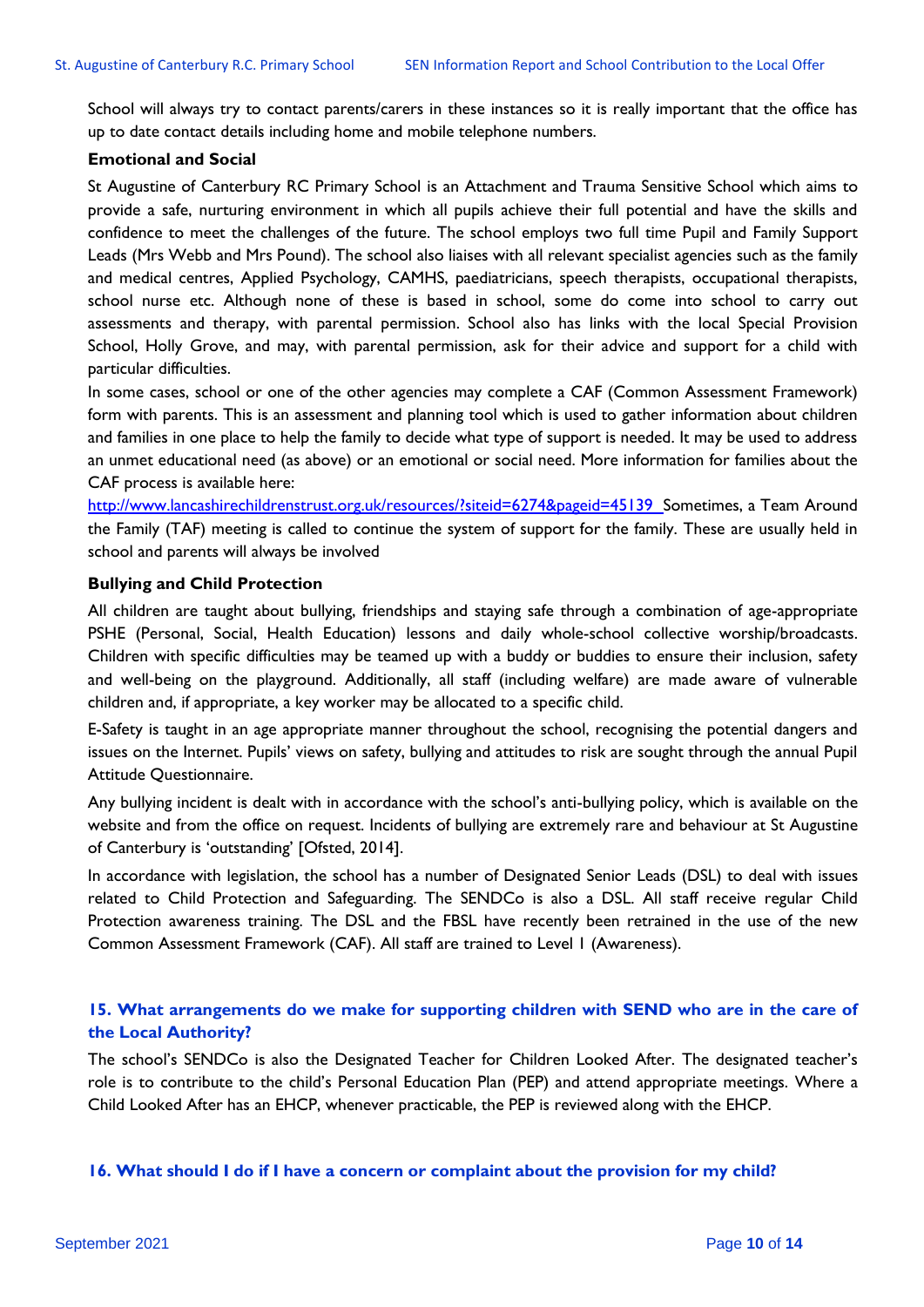In order to deal with your concern or complaint in the quickest and more straightforward way, we ask that you take a graduated approach:

- a) Firstly, contact their class teacher via the school office;
- b) Secondly, if you have concerns which cannot be addressed by the class teacher, then please contact the Headteacher via the school office and/or SENDCo (contact details in qu. 2);
- c) Finally, reference should be made to the school's Complaints Policy should further action be deemed necessary. We aim to deal with any complaints at the earliest opportunity but within 20 days at the latest (In accordance with the Complaints Policy).

#### **17. Where can I find information about the Authority's Local Offer?**

#### **[www.lancashire.gov.uk/SEND](http://www.lancashire.gov.uk/SEND)**

This website also contains a vast amount of information on SEND related matters including an extensive list of support agencies which may be useful to parents and carers.

If you do not have access to the Internet, please ask for assistance at the school office.

To be Reviewed: Autumn 2022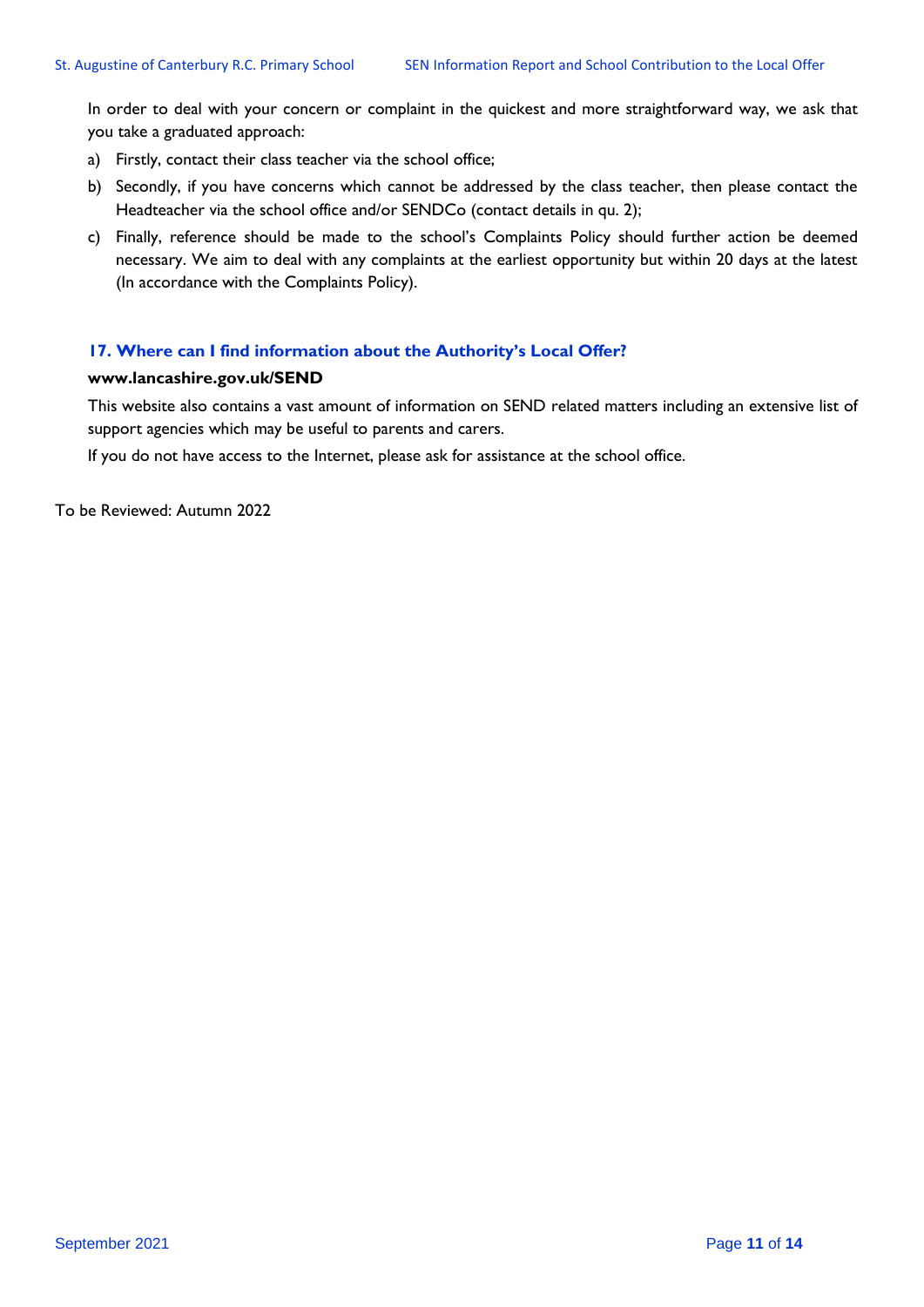## **Appendix 1**

| <b>NAME</b>      | <b>POSITION</b>                                                                |
|------------------|--------------------------------------------------------------------------------|
| Mrs. S. Colbeck  | Headteacher                                                                    |
| Mrs. C. Haworth  | <b>SENDCo</b>                                                                  |
| Mrs. L. Bleazard | <b>SEND Governor</b>                                                           |
| Mr. J. Haworth   | <b>Chair of Governors</b>                                                      |
| Mrs. A. Malcolm  | Assessment Co-ordinator                                                        |
| Ms. M. Ellis     | Managing Medical Needs Responsibility                                          |
| Mrs. C. Haworth  | Designated Teacher with Specific Safeguarding<br>Responsibility                |
| Mrs. S. Colbeck  | Managing Pupil Premium Grant / Children<br>Looked After funding Responsibility |

## **List of personnel involved in SEND issues**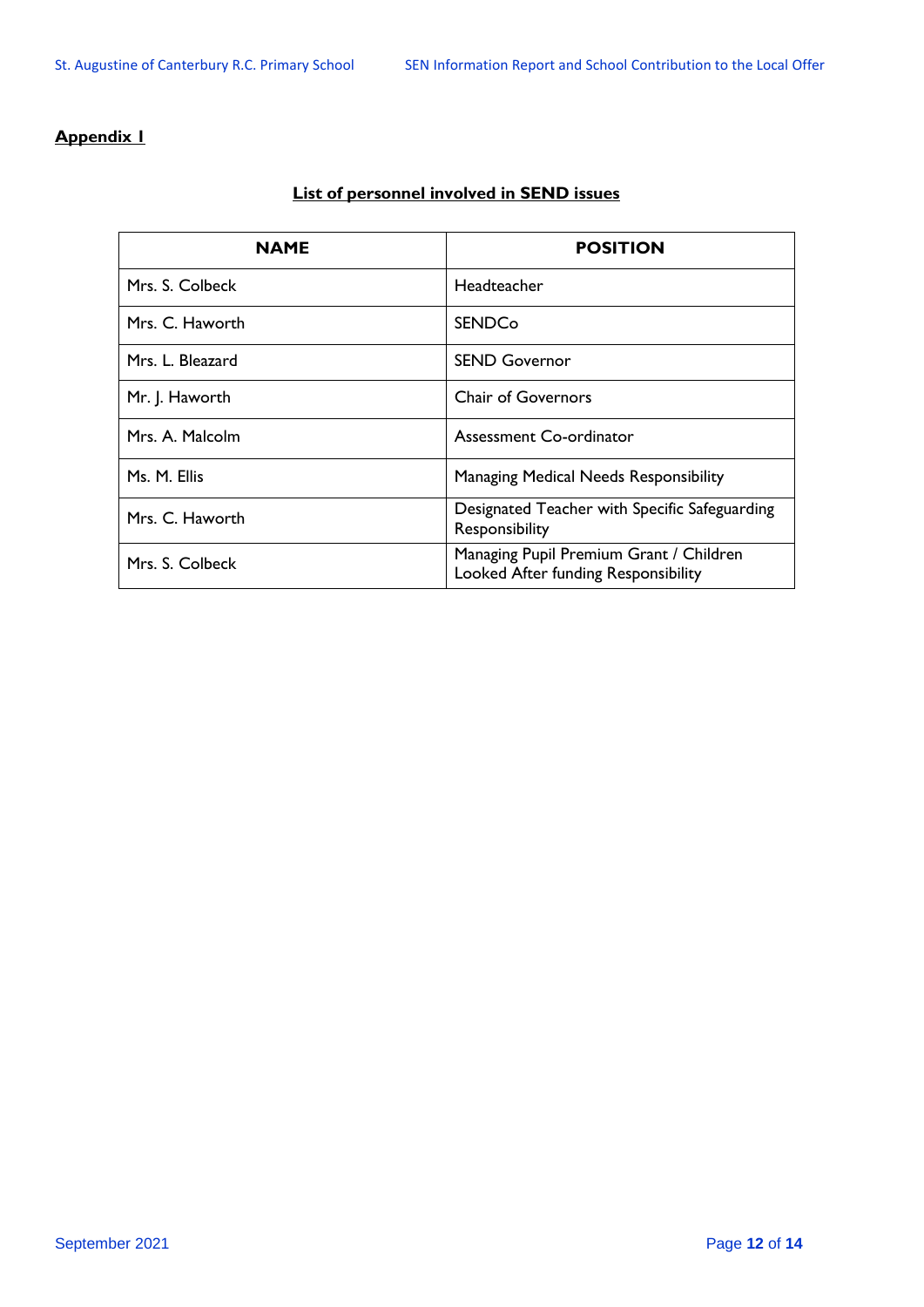| <b>ADD</b>            | Attention Deficit Disorder.                                                                    |
|-----------------------|------------------------------------------------------------------------------------------------|
| <b>ADHD</b>           | Attention Deficit/Hyperactivity Disorder.                                                      |
| <b>Amanuensis</b>     | Supporter who helps pupils with SEN put their thoughts onto paper (AKA Scribe).                |
| <b>ASC / ASD</b>      | Autistic Spectrum Condition / Disorder.                                                        |
| <b>BESD</b>           | Behavioural, Emotional and Social Difficulty. Pupils whose behaviour or social needs present a |
|                       | barrier to learning.                                                                           |
|                       | This term has now been replaced by SEMH where the focus is on the reasons behind the           |
|                       | behaviours.                                                                                    |
| <b>CAF</b>            | Common Assessment Framework.                                                                   |
| <b>CAMHS</b>          | Child & Adolescent Mental Health Service.                                                      |
| <b>CLA</b>            | Child Looked After. (This is NOT a special educational need). Same as LAC.                     |
| <b>Dyscalculia</b>    | Pupils having difficulty in acquiring mathematical skills.                                     |
| <b>Dyslexia</b>       | Pupils having a marked and persistent difficulty in learning to read, write and spell, despite |
|                       | progress in other areas.                                                                       |
| <b>Dyspraxia</b>      | Pupils with impairment of gross and fine motor skills.                                         |
| <b>EAL / ESL</b>      | English as an Additional (or Second) Language (This is NOT a special educational need).        |
| <b>EHCP</b>           | Education, Health and Care Plan. The new, legally enforceable document that describes the      |
|                       | needs of the child and how these needs will be met. (Supersedes the Statement).                |
| EP(S)                 | Educational Psychology/ist (Service).                                                          |
| HL                    | Hearing Impaired.                                                                              |
| <b>HLTA</b>           | Higher Level Teaching Assistant.                                                               |
| <b>IDSS</b>           | Inclusion and Disability Support Service (LEA organisation).                                   |
| <b>IEP</b>            | Individual Education Plan.                                                                     |
| <b>LAC</b>            | Looked After Child. (This is NOT a special educational need). Same as CLA.                     |
| <b>LEA</b>            | Local Education Authority.                                                                     |
| <b>MLD</b>            | Moderate Learning Difficulties.                                                                |
| <b>MSI</b>            | Multi-Sensory Impairment. Pupils with complex visual and hearing difficulties.                 |
| <b>NASEN</b>          | National Association for Special Educational Needs.                                            |
| <b>NSA</b>            | No Specialist Assessment.                                                                      |
| <b>P Scales</b>       | Performance descriptors. A common basis for measuring the progress of pupils working up        |
|                       | to level I in all subjects of the National Curriculum.                                         |
| <b>PD</b>             | Physical Disability.                                                                           |
| <b>PECS</b>           | Picture Exchange Communication System.                                                         |
| <b>PEP</b>            | Personal Education Plan - For those in the care of the Local Authority (not the same as an     |
|                       | IEP)                                                                                           |
| <b>PIVATs</b>         | Performance Indicators for Value Added Target Setting.                                         |
|                       | An assessment programme to measure small steps of progress and to set targets.                 |
| <b>PMLD</b>           | Profound and Multiple Learning Difficulties.                                                   |
| <b>PPS / PPO</b>      | Parent Partnership Service / Officer.                                                          |
| <b>Pupil Profile</b>  | An overview of a pupil's strengths and difficulties (For children at SEN Support).             |
| <b>SA</b>             | School Action - now replaced by SEN Support NSA.                                               |
| SA+                   | School Action Plus - now replaced by SEN Support. Pupils access support from external          |
|                       | agencies.                                                                                      |
| SaLT / SLT            | Speech and Language Therapist.                                                                 |
| <b>SEMH</b>           | Social, Emotional and/or Mental Health.                                                        |
| <b>SEN Code of</b>    | Practical guidance to LEAs and the governing bodies of all maintained schools.                 |
| <b>Practice (CoP)</b> |                                                                                                |
| <b>SEN</b>            | Special Educational Needs.                                                                     |
| <b>SENDCo</b>         | Special Educational Needs and Disabilities Co-ordinator.                                       |
| <b>SEND</b>           | Special Educational Needs and Disabilities.                                                    |
| <b>SENDO</b>          | Special Educational Needs and Disabilities Officer (LEA representative).                       |
| <b>SEN Support</b>    | Replaces SA and SA+. Pupils on the SEN register have SEN Support unless they have a            |

## **Appendix 2 – Terminology and Acronyms**